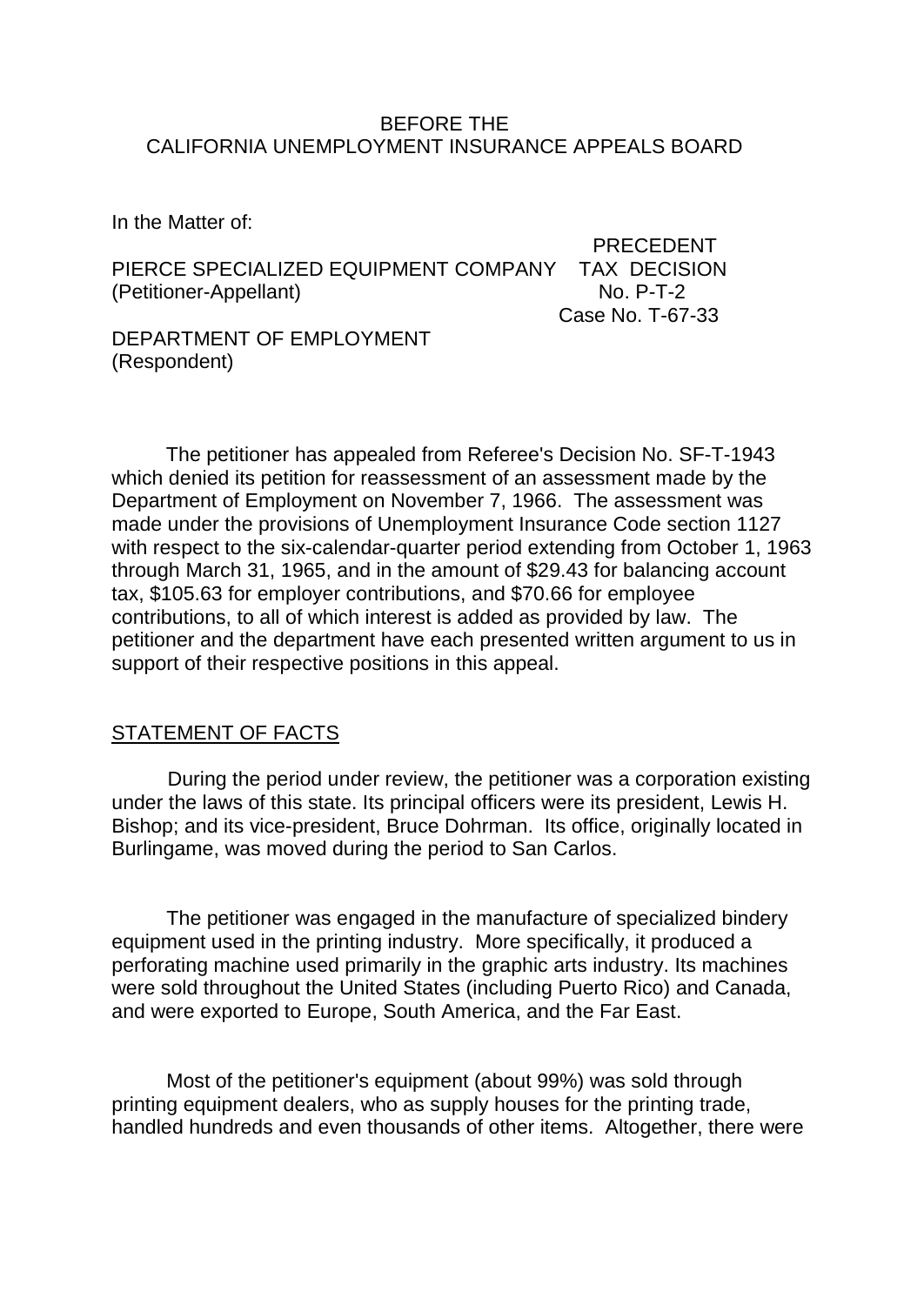about 250 such dealers who sold the petitioner's machines, of whom about 50 to 75 were regular active dealers. They received a thirty percent discount on the retail sales price of the product.

All inquiries in regard to the petitioner's equipment were referred to dealers. However, there were a few sales made directly to ultimate users of the equipment, probably not more than two or three during the period under review. Such sales occurred where the machine was custom-made for the user; where the customer was inconveniently located to a dealer; or where he refused to buy through one.

Because of the great number of items that the dealers handled, they often were not too familiar with the petitioner's equipment, particularly with its installation, operation, and maintenance. Prior to March, 1963, the petitioner had no outside representative to contact its existing dealers, arrange for new ones, or to stimulate the sale of its equipment. It was for this purpose that in March, 1963, the petitioner engaged the services of Raymond P. Watts, whose status is the subject of these proceedings.

After several weeks of preliminary negotiations, an arrangement was agreed upon whereby Mr. Watts was to undertake to act upon his own as a traveling representative of the petitioner anywhere in the world. He was free to choose his own itinerary and schedule, although the petitioner did assist him in setting these up. He was to pay all of his own expenses.

In the main, the contract by which Mr. Watts' services were engaged was oral. However, certain particular provisions of it were reduced to writing and signed by the parties around March 14, 1963. These included stipulations relating to Mr. Watts' status as an agent, his method of compensation, and his responsibilities for expenses and taxes.

Mr. Watts was given the designation of "general sales manager." Primarily it was to be his function to keep in touch with the various dealers and with prospective dealers, building up relations with them and maintaining their good will. He was the only one engaged for this purpose, and, contrary to the indications of his title, he did not manage any personnel in the petitioner's organization.

On his travels Mr. Watts carried the petitioner's equipment with him and demonstrated it to dealers and prospective dealers to familiarize them with its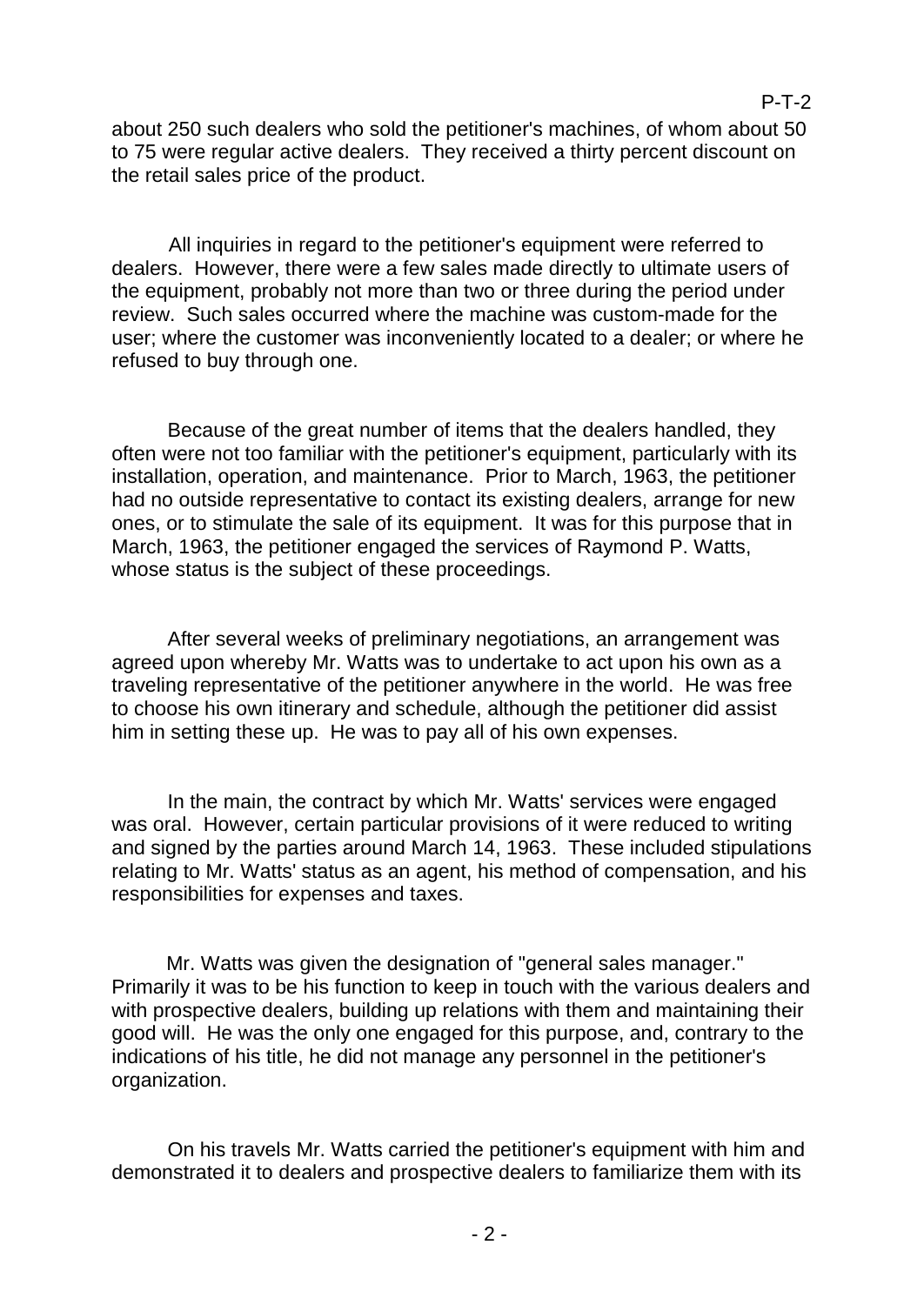uses and operation. He ran sales meetings for the dealers, went out with them to work on their customer leads, and otherwise devoted his efforts to the promotion of the petitioner's sales. He tried to get the dealers to push the sale of petitioner's equipment and to stock certain of it.

In most cases, the dealers sent their equipment orders directly to the petitioner. It was not Mr. Watts' primary function to procure direct orders, but rather to do things indirectly that would stimulate them. However, he did occasionally transmit an order for a dealer or a customer.

Also, after a sale had been made, he sometimes serviced the installation of the equipment for the customer. About 25% of his time was devoted to this type of activity. As a rule, there was no servicing involved in maintaining the equipment, but on a few occasions he did service trouble which developed in the operation of the machine.

In the course of his travels, Mr. Watts also arranged to attend about three national trade shows a year which were set up by different associations in the printing industry. The shows were held in major centers like New York, Chicago, and Los Angeles. He also attended occasional regional shows and dealer open houses.

The trade shows generally lasted about three or four days. They provided a concentrated means of exhibiting existing equipment to printers and dealers with the idea of interesting the printer and stimulating dealer activity. They were one of the best means of exposure of a new product to a large number of people.

The trade shows were not considered to be an expense of the sales manager. Accordingly, the petitioner bore the charge for space at the show, for the expense of electricity, and for the other miscellaneous expenses of the booth. Mr. Watts contributed his time to man the booth and arranged his itinerary so as to be able to do so. Selection of exhibits was either by mutual agreement or at Mr. Watts' choice.

During a portion of the year Mr. Watts operated in and out of the petitioner's office servicing nearby dealers in California and keeping in touch with others by correspondence. During this time he also developed advertising copy. While at the petitioner's office, but not elsewhere, he utilized the petitioner's facilities.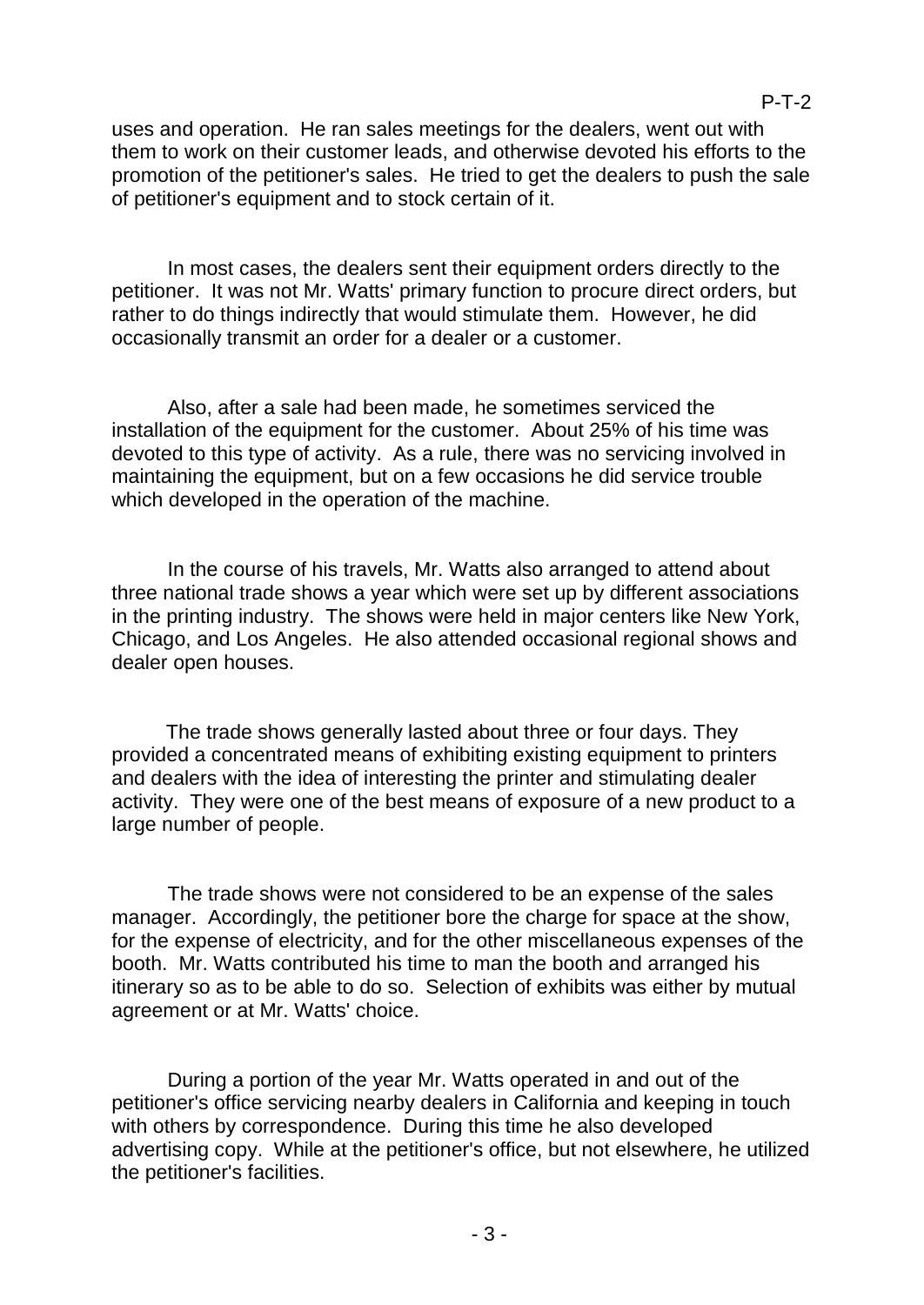Before leaving the petitioner's office and at intervals while away from it, Mr. Watts furnished the petitioner with itineraries showing the areas that he planned to cover and schedules showing when he expected to be at particular places. Generally, these would cover periods of two or three weeks at a time. This was done so that he could be reached by prospects, dealers, and customers, as well as by the petitioner. Mr. Watts maintained regular communication with the petitioner, although occasionally his communication did lag by a few days.

While traveling, Mr. Watts generally worked very long days, according to his own testimony about 14 or 15 hours over most of the period. He arranged his own schedule and was under no obligation to vary it to suit the petitioner's convenience. While there were some occasions when he did so at the petitioner's request, there were other occasions when the petitioner suggested that he make certain changes in his itinerary to work in special situations which arose, and which he refused to do.

While working at, and out of, the petitioner's office in Burlingame or San Carlos, Mr. Watts' hours were still under his own control. Upon one occasion, the general manager of the company, Stanley Finn, told him that he was supposed to be at work at 8 a.m. He told the general manager that he would come in at 8:30 and promptly complained to the company president, Lewis Bishop, about the general manager's interference.

Mr. Watts was already a skilled salesman and had some experience in the printing field prior to his becoming associated with the petitioner. There was no need to give him any training in the arts of salesmanship. At the commencement of the relationship he was instructed in regard to the petitioner's particular equipment and its operation so that he would be in a position to discuss it intelligently with dealers and customers.

Mr. Watts' remuneration for his services was by way of commission. He was to receive five percent of all sales made by the company, whether he personally made the sales or not. However, there was not a clear understanding between the parties as to whether this was to be five percent of gross sales before the thirty percent dealer discounts or five percent of net sales after such discounts. Because of this, a dispute developed between them that resulted in deteriorating relations and ultimately in litigation between them.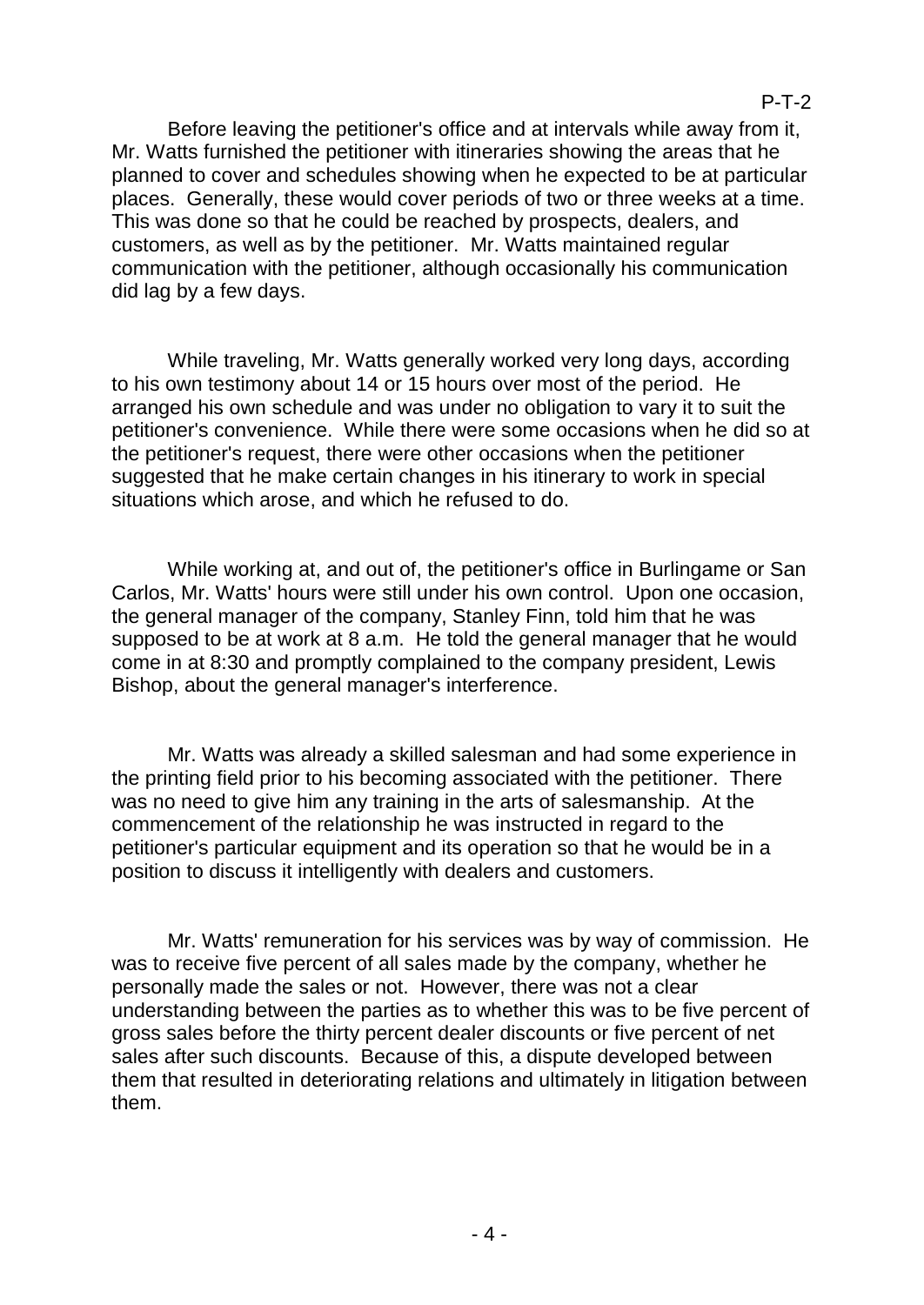Under his compensation agreement Mr. Watts was entitled to draw \$625 on the first and on the fifteenth of each month as an advance against commissions. Settlements of the differences between advances and earnings were to be made periodically. However, because of the dispute which

developed over the commission base, no final settlements agreeable to both parties ever were reached.

Mr. Watts used his own car in carrying on his work. In accordance with the compensation agreement, he paid his own expenses. These were of a very substantial order, amounting to more than \$8,000 out of annual commissions of around \$15,000 that were paid to him.

The evidence clearly reflects the petitioner's belief that Mr. Watts' services to it were to be rendered as an independent contractor. The written agreement signed by the parties states that he is to be considered as a commission agent and not as an employee. In it, Mr. Watts states that he has gone into this question with the Internal Revenue Service and that it is his responsibility to file his own estimated income returns, pay his own social security taxes, and maintain adequate travel expense records and supporting data. No tax deductions were taken out of the commission payments made to Mr. Watts.

The working relationship came to an end on March 31, 1965 when the petitioner notified Mr. Watts that, his services would no longer be needed. Because of the commission payment dispute, the relationship terminated in an atmosphere of strained feelings that made its further continuance undesirable to either party. The evidence does not establish that the petitioner acted pursuant to a right to terminate, but merely that it assumed the initiative in bringing about a mutually acceptable event.

On September 24, 1965 Mr. Watts filed a disability insurance claim with the department, which was denied on the grounds that he did not have sufficient base period earnings to establish a valid claim. Upon his appeal, a referee held Mr. Watts was an employee of the petitioner during his disability claim base period and directed the department to establish a claim for him based upon his earnings from the petitioner. From this decision the petitioner filed an appeal to this Appeals Board which we dismissed for lack of jurisdiction.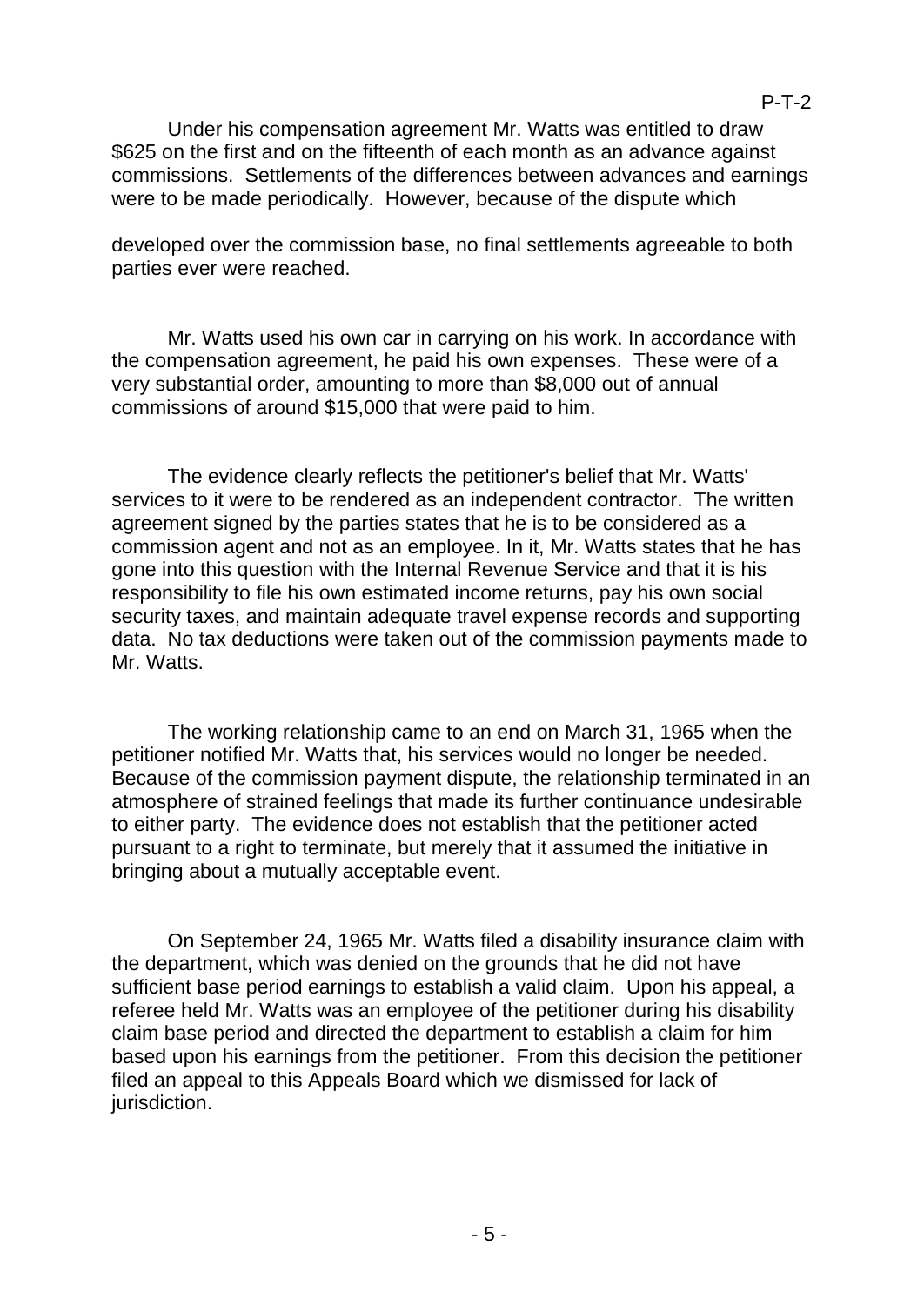The principal question presented in the proceeding now before us relates to Mr. Watts' status as an employee of the petitioner or an independent contractor for unemployment insurance tax purposes. In addition, the department asserts that in reliance upon the referee's disability decision, it has paid benefits to Mr. Watts; and that, accordingly, an estoppel should operate

in its favor in regard to the assessment of taxes related thereto. In this connection it argues we are estopped from further proceedings in this matter.

# REASONS FOR DECISION

In Disability Decision No. D-66-181, we dismissed an appeal by the present petitioner from the referee's decision holding that Raymond P. Watts was an employee of the petitioner during a portion of the period in question. We did this because an employer is not a proper party-appellant from a referee's disability decision (Disability Decision No. D-640). In our dismissal decision we stated that the employer would be afforded its rightful opportunity to protect its interests in a proceeding of the present type if an assessment of taxes should be made against it.

Subsequently, such an assessment was made, and the question of the petitioner's liability for taxes is now directly before us. The proper resolution of that question rests squarely upon a correct determination of the character of the working relationship between the petitioner and Raymond P. Watts. The petitioner has the right to receive our independent and impartial appellate administrative review of that issue.

The outcome of the prior disability proceeding cannot serve to estop the petitioner from now asserting before us that Mr. Watts was not an employee. The petitioner cannot be estopped by the disposition of a proceeding from which it could not appeal. We cannot be estopped by a referee's decision which we did not and could not review on its merits.

If, as a result of the outcome of this tax proceeding, the department finds itself in the position of having paid out disability benefits to Mr. Watts for which it cannot collect employee contributions through an employer, this is because the department did not offset against those benefits at the time that it paid them, the amount of the contributions which Mr. Watts should have made to the Disability Fund as a prerequisite to his entitlement to any benefits from it. In this connection we should not lose sight of the fact that the employee contributions which finance the disability program are the primary liability of the employee, himself. The employer deducts and remits these contributions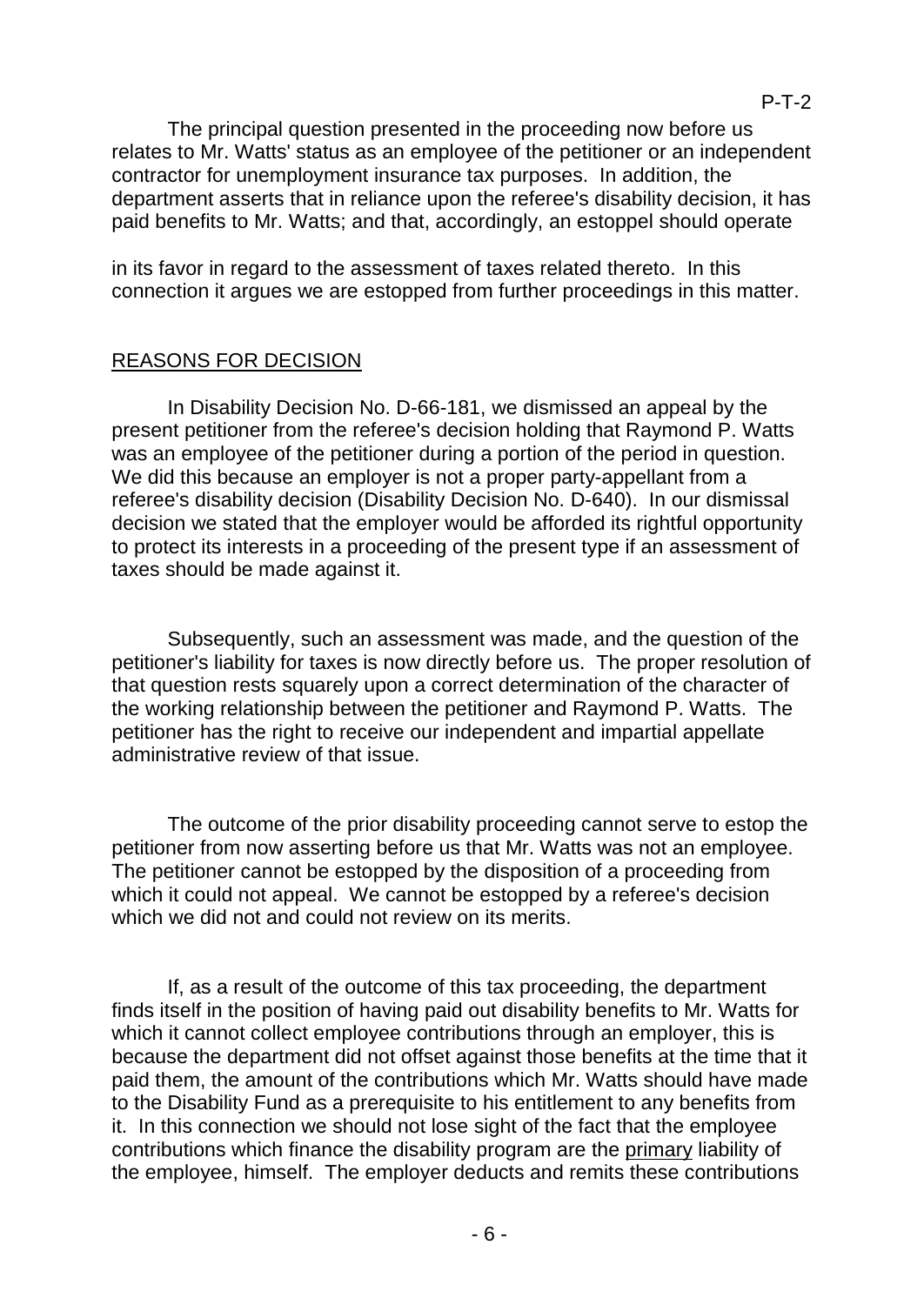only as an agent of the state. The employer who falls to deduct is only secondarily liable for the amount that he did not withhold. If there is to be any estoppel, it could only be against assertion by a claimant, whose disability claim was allowed or upheld, that he is not liable for the offsetting taxes that have never been deducted from his pay (La Societe Francaise de Bienfaisance Mutuelle v. California Employment Commission (1943), 56 Cal. App. 2d 534 at page 555, 133 P. 2d 47 at pages 57 and 58, certiorari denied by the U.S. Supreme Court, 320 U.S. 736, 88 L. Ed. 436, 648 S. Ct. 35; in the matter of Kit Kat Club, Inc. (1944), Southern Division of the United States District Court, Northern District of California No. 30393-R, 1944 Compilation of California Court Decisions involving the California Unemployment Insurance Act 84 at page 86.

Moreover, it would seem that a failure to offset the employee contributions which the claimant should have paid in such status against the disability benefits allowed to him might very well be an act that would exonerate the secondary liability of the employer at least to some extent. In the matter before us, however, the question of exoneration does not really arise until after the character of the working relationship has been resolved, and then only if it is resolved in a manner that would impose a tax responsibility of this type upon the petitioner. The first problem, therefore, is to determine whether the services of Mr. Watts were rendered to the petitioner in a taxable working relationship.

Unemployment insurance taxes accrue only on amounts paid as remuneration for services rendered by employees. The relationships of employer and employee and of principal and independent contractor have long been recognized to be mutually exclusive. They cannot exist simultaneously with respect to the same transaction. The proof of the one status automatically precludes the existence of the other. Accordingly, the services of an independent contractor are not "employment" within the meaning of Unemployment Insurance Code section 601, and the remuneration paid for such services is not taxable. Boswell v. Laird (1857), 8 Cal. 469 at pages 489 and 490, 68 Am. Dec. 345 at pages 348 and 349; California Employment Stabilization Commission v. Morris (1946), 28 Cal. 2d 812 at page 816, 172 P. 2d 497 at page 499; Bevan v. California Employment Stabilization Commission (1956), 139 Cal. App. 2d 668 at page 681, 294 P. 2d 524 at page 532; Statutes of 1953, Chapter 528, section 4.

The determination of the status of Raymond P. Watts as an employee or an independent contractor must be made in accordance with the principles of the common law from an evaluation of a group of factors pertaining to the rendition of his services. These factors have been collected and conveniently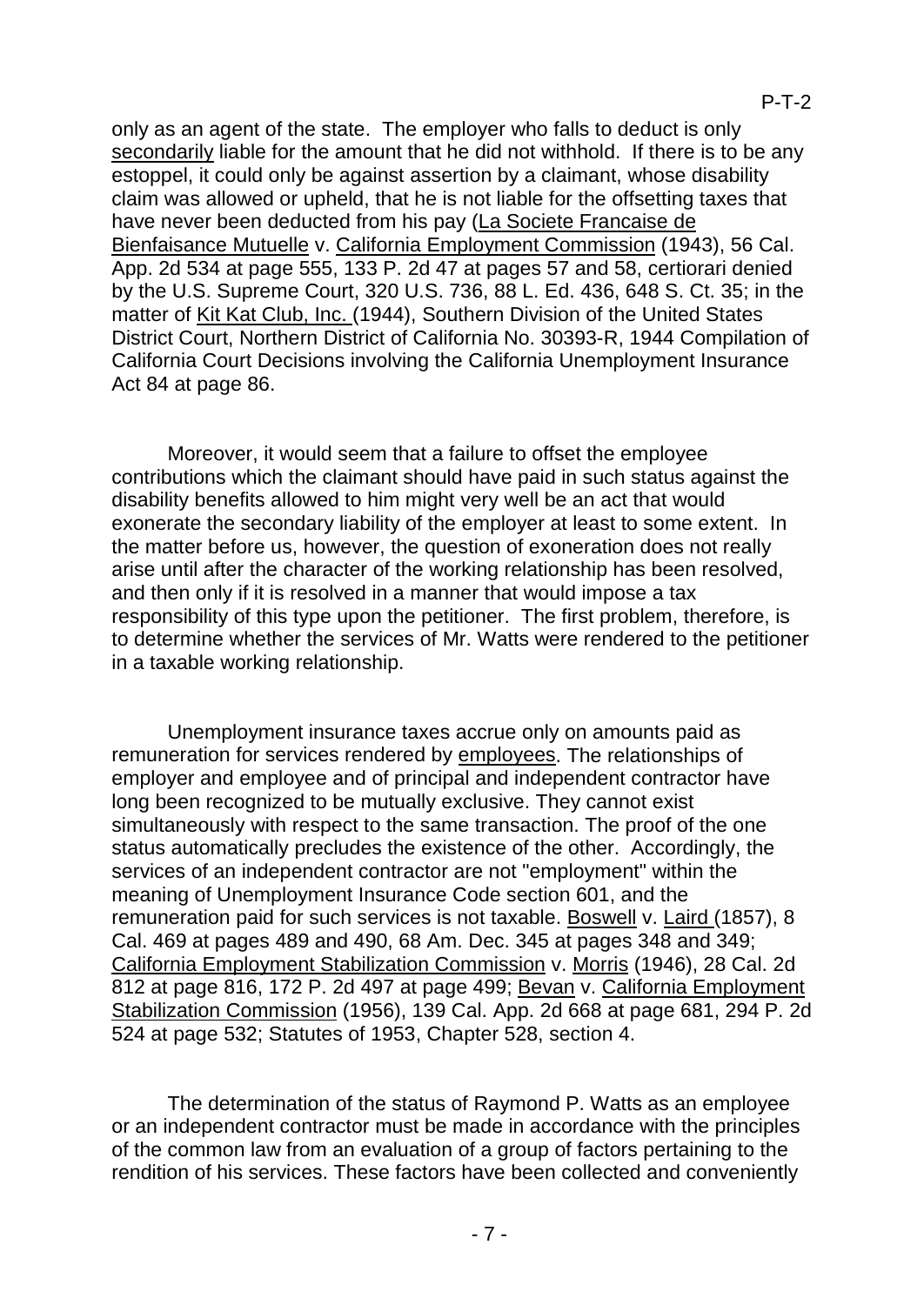stated in section 220(2) of the American Law Institute's Restatement of the Law of Agency. They have been held to govern the determination of status for unemployment insurance purposes in Empire Star Mines Company, Limited v. California Employment Commission (1946), 28 Cal. 2d 33 at page 43, 168 P.

P-T-2

2d 686 at page 692, and in a number of other cases. Sudduth v. California Employment Stabilization Commission (1955), 130 Cal. App. 2d 304 at pages 311 and 312, 278 P. 2d 946 at page 951.

In this evaluation there is no single factor which determines the status of the workman. However, great emphasis usually is placed on the extent to which the principal has the right to control the workman's manner, mode, methods, and means of performing the details of his work. This is commonly referred to as the "principal test" or the "most important factor." Isenberg v. California Employment Stabilization Commission (1947), 30 Cal. 2d 34 at page 39, 180 P. 2d 11 at page 15; Tomlin v. California Employment Commission (1947), 30 Cal. 2d 118 at pages 122 and 123, 180 P. 2d 342 at page 345; Sparks v. L. D. Folsom Co. (1963), 217 Cal. App. 2d 279 at pages 284 to 287, 31 Cal. Rptr. 640 at pages 643 to 645.

This test involves the existence of a control right as distinguished from the exercise of control. Press Publishing Company v. Industrial Accident Commission (1922), 190 Cal. 114 at page 121, 210 P. 820 at page 823; Murray v. Industrial Accident Commission (1932), 216 Cal. 340 at page 346, 14 P. 2d 301 at page 303; Garrison v. State of California (1944), 64 Cal. App. 2d 820 at page 824, 149 P. 2d 711 at page 713. The exercise of control is of significance to the test. It may provide an indication by way of inference of the right's existence. It is not, however, the test itself. Lewis v. Constitution Life Company of America (1950), 96 Cal. App. 2d 191 at page 196, 215 P. 2d 55 at page 58. Other evidence alone may be sufficient to show that a control right existed without being accompanied by any evidence of control actually being exercised. Brietigam v. Industrial Accident Commission (1951), 37 Cal. 2d 849 at page 855, 236 P. 2d 582 at page 586.

In some situations, there are express provisions in the working agreement in regard to the right of control; or there are express provisions in regard to powers of direction or control over the performance of the work from which the existence or absence of a control right may reasonably be inferred. These provisions, while not conclusive of the fact, are prima facie evidence of it. They are entitled to great weight in the absence of indication that they have not been observed according to their tenor in carrying on the work. Luckie v. Diamond Coal Company (1919), 41 Cal. App. 468 at pages 478 and 479, 183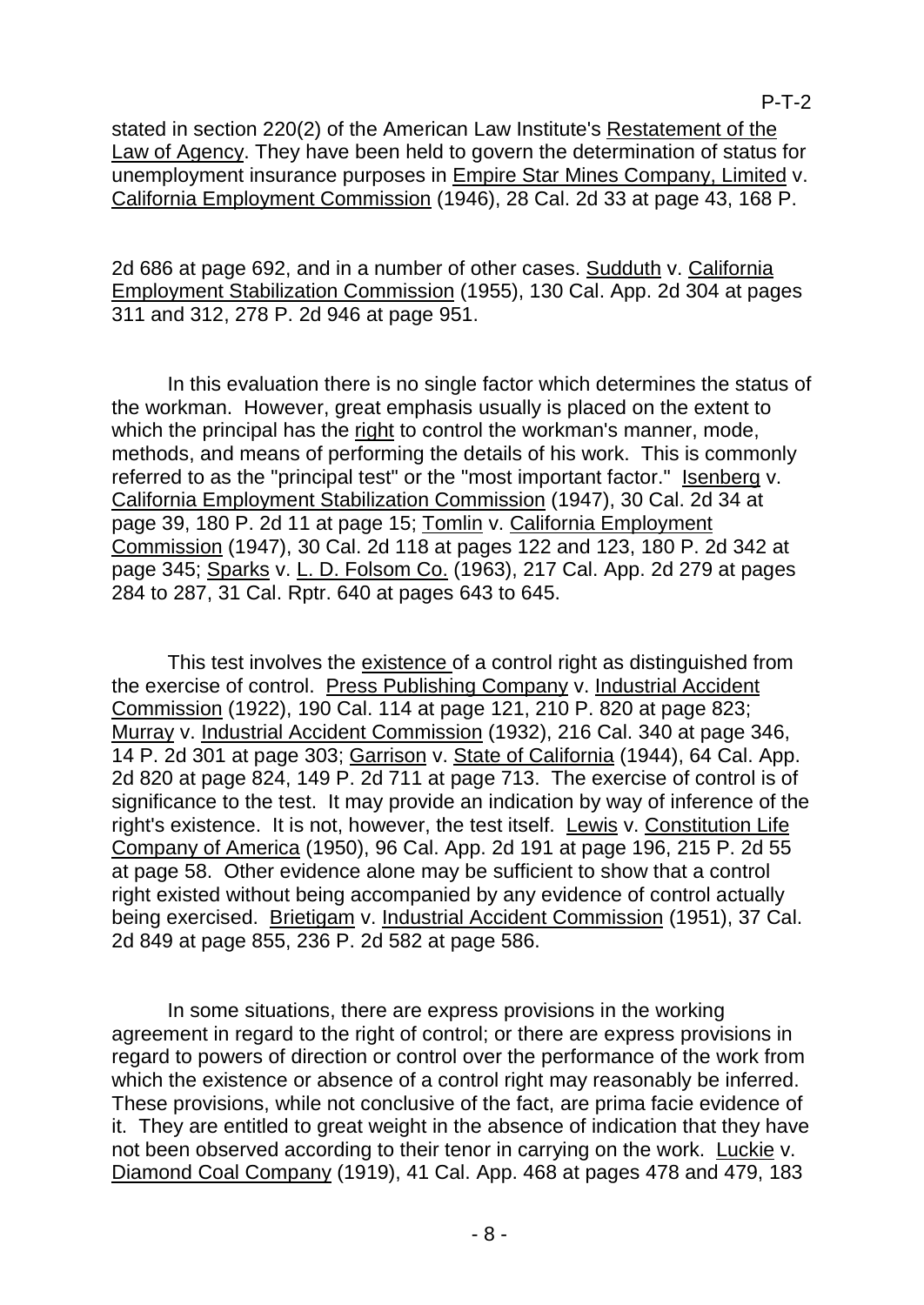P. 178 at pages 182 and 183; Garrison v. State (1944), supra, 64 Cal. App. 2d 820 at page 826, 149 P. 2d 711 at page 714. They have little or no weight where they have not been observed. Bartels v. Birmingham (1947), 332 U.S. 126 at page 131, 91 L. Ed. 1947 at page 1954, 67 S. Ct. 1547 at page 1550, 172 A.L.R. 317 at page 323; Mark Hopkins v. California Employment Stabilization Commission (1948), 86 Cal. App 2d 15 at page 18, 193 P. 2d 792 at page 793; Candido v. California Employment Stabilization Commission (1949), 95 Cal. App. 2d 338 at pages 340 and 341, 212 P. 2d 558 at page 559.

In other situations, the services are rendered without express stipulations either affirming or negating the right of control, or clearly delineating the powers of direction and control over the performance of the work. The existence or absence of the right must then be determined from reasonable inferences. These may be drawn from the circumstances surrounding and attending the making and execution of the contract considered in conjunction with the nature of the contract and the duties ordinarily to be performed thereunder. Press Publishing Company v. Industrial Accident Commission (1922), supra, 190 Cal. 114 at page 120, 210 P. 820 at page 823.

The extent to which the control right exists is of fundamental importance to the test. A principal beneficially interested in work being performed has a right to retain limited controls over manner and means of performance for definite and restricted purposes without thereby becoming an employer. Western Indemnity Company v. Pillsbury (1916), 172 Cal. 807 at page 811, 159 P. 2d 721 at page 723; Bohannon v. McClatchy Publishing Co. (1936), 16 Cal. App. 2d 188 at page 199, 60 P. 2d 510 at pages 514 and 515; People v. Grier (1942), 53 Cal. App. 2d Supp. 841 at pages 855 and 856, 128 P. 2d 207 at page 214; Manchester Avenue Company v. Stewart (1958), 50 Cal. 2d 307 at pages 313 and 314, 325 P. 2d 457 at pages 461 and 462. Complete abnegation of control is not essential to the status of an independent contractor. Lewis v. Constitution Life Company of America (1950), supra, 90 Cal. App. 2d 191 at page 195, 215 P. 2d 55 at page 58; Bates v. Industrial Accident Commission (1958), 156 Cal. App. 2d 713 at page 718, 320 P. 2d 167 at page 171.

To be indicative of an employment relationship, the control which the principal has a right to exercise over the workman must be of that degree and type which the courts nave characterized as "complete" and "authoritative.'' Winther v. Industrial Accident Commission (1936), 16 Cal. App. 2d 131 at page 136, 60 P. 2d 342 at pages 344 and 345; S. A. Gerrard Co. v. Industrial Accident Commission (1941), 17 Cal. 2d 411 at page 414, 110 P. 2d 377 at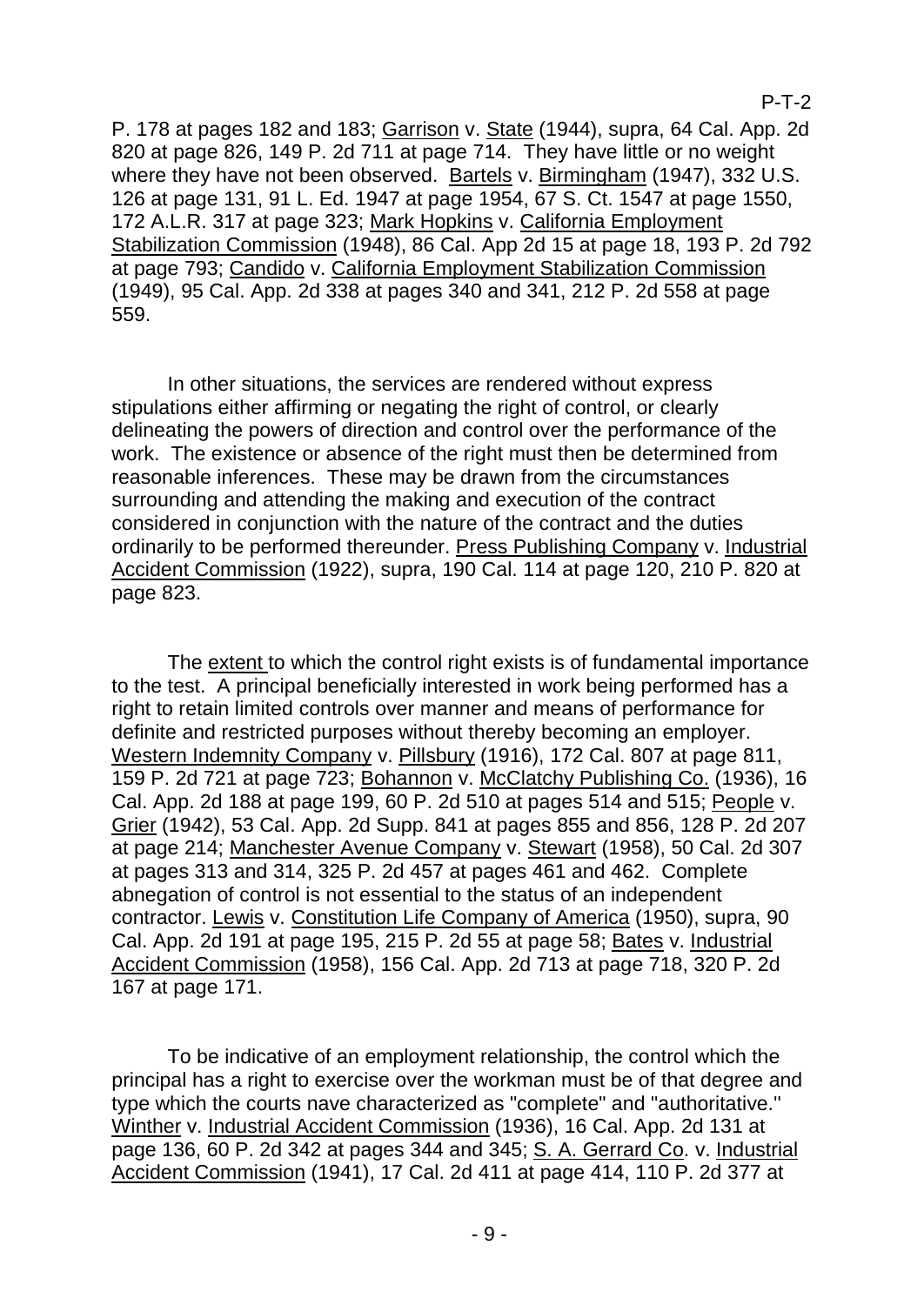# P-T-2

page 378; Burlingham v. Gray (1943), supra, 22 Cal. 2d 87 at pages 94, 99, 101, and 102, 137 P. 2d 9 at pages 13, 15, 16 and 17; Baugh v. Rogers (1944), 24 Cal. 2d 200 at page 206, 148 P. 2d 633 at page 637, 152 A.L.R. 1043 at page 1048; Shoopman v. Pacific Greyhound Lines (1959), 169 Cal. App. 2d 848 at page 853, 338 P. 2d 3 at page 7. This is an "entire" control (within the meaning of Labor Code section 3000), Giacomini v. Pacific Lumber Co. (1907), 5 Cal. App. 218 at page 221, 89 P. 1059 at page 1060; Fay v. German General Benevolent Society (1912), 163 Cal. 118 at page 121, 124 P. 844 at page 845; an "absolute" control, Crooks v. Glens Falls Indemnity Co. (1954), 124 Cal. App. 2d 113 at page 121, 268 P. 2d 203 at page 207; a "supreme" control, Luckie v. Diamond Coal Co. (1919), supra, 41 Cal. App. 468 at page 480, 183 P. 178 at page 183; a "full and unqualified right to control'' details and means. Barton v. Studebaker Corporation of America (1920), 46 Cal. App. 707 at page 717, 180 P. 1025 at pages 1028 and 1029; Lee v. Nanny (1940), 38 Cal. App. 2d 90 at page 92, 100 P. 2d 832 at page 834; a control of "all material details" of the rendition of services, Sudduth v. California Employment Stabilization Commission (1955), supra, 130 Cal. App. 2d. 304 at page 310, 278 P. 2d 946 at page 951; a control of the activities "in so far as it is feasible to control a type of service," Bevan v. California Employment Stabilization Commission (1956), supra, 139 Cal. App. 2d 668 at page 680, 294 P. 2d 524 at page 532; a right of general control not only as to what shall be done, but when and how it shall be done as well, Moody v. Industrial Accident Commission (1928), 204 Cal. 668 at page 671, 269 P. 542 at page 543, 60 A.L.R. 299 at page 302; Mountain Meadows Creameries v. Industrial Accident Commission (1938), 25 Cal. App. 2d 123 at page 129, 76 P. 2d 724 at page 727; Sparks v. L. D. Folsom Company (1963), supra, 217 Cal. App. 2d 279 at pages 286 and 287, 31 Cal. Rptr. 640 at pages 644 and 645.

Strong evidence of an employment relationship may sometimes be found in the right of a principal to discharge the workman at will without cause. Such a right is generally incompatible with the control which an independent contractor usually enjoys over his work. As such, the right becomes an evidentiary circumstance tending to show the subservience of the workman, and pointing in the direction of that completeness of control which the courts recognize as one of the best tests of an employment relationship. Press Publishing Company v. Industrial Accident Commission (1922), supra, 190 Cal. 114 at pages 119 and 120, 210 P. 820 at page 823; Phillips v. Larrabee (1939), 32 Cal. App. 2d 720 at pages 725 and 726, 90 P. 2d 820 at page 823.

A right to discharge at will without cause is most convincing evidence in those situations where a workman would feel a sufficient threat from the possibility of discharge and its consequences to cause him to yield to the pressure of the principal or his methods in regard to performing the details of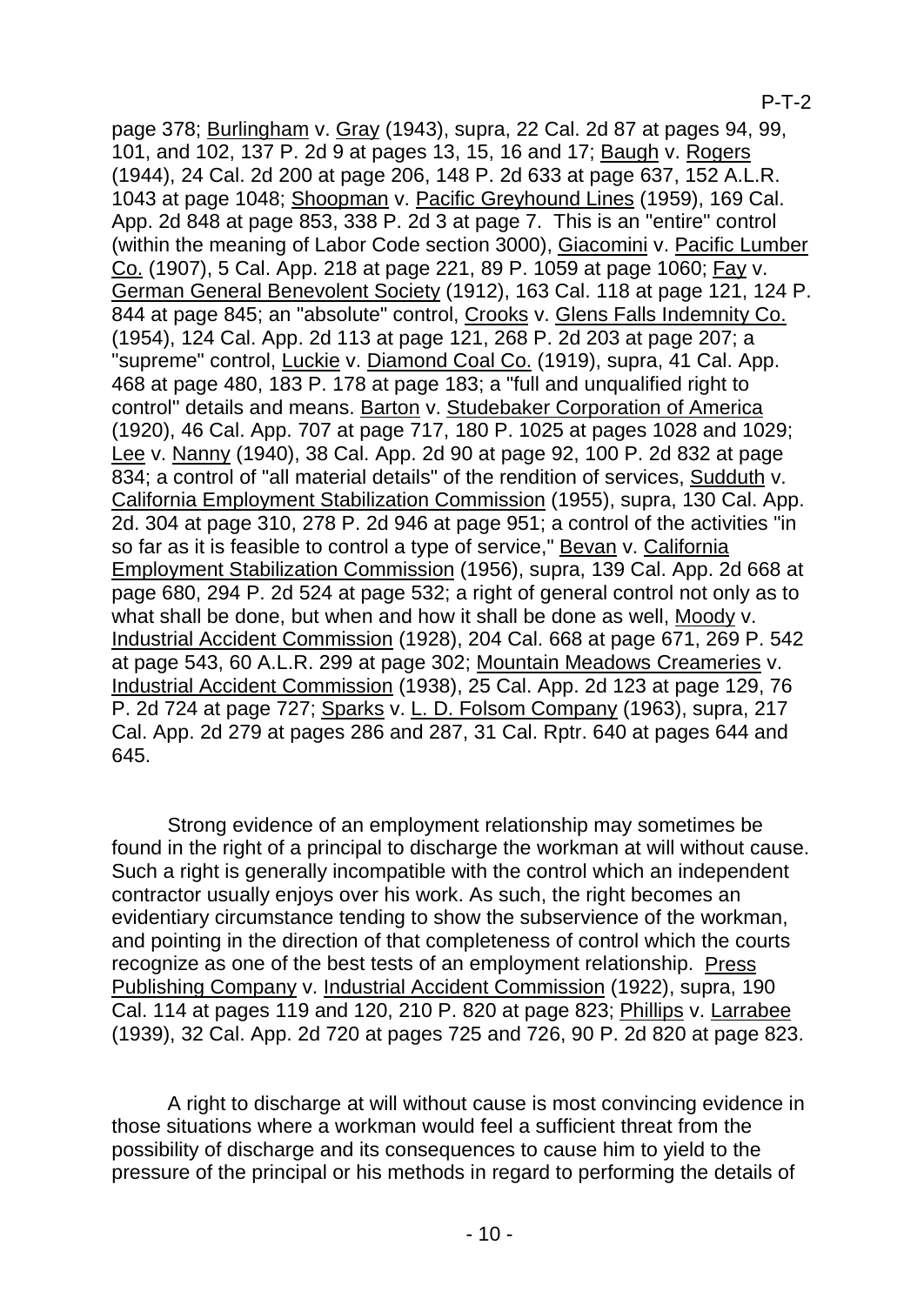P-T-2

the work. Tomlin v. California Employment Commission (1947), supra, 30 Cal. 2d 118 at page 123, 180 P. 2d 342 at page 345. It loses persuasive force where such a threat is neither explicitly nor implicitly present, and is not very convincing in most situations where the parties have only dimly contemplated their termination rights. A right to discharge at will is never conclusive of the relationship, and evidence of it should always be appraised in the light of the surrounding circumstances. California Employment Stabilization Commission v. Morris (1946), supra, 28 Cal. 2d 812 at page 819, 172 P. 2d 497 at page 501; Anderson v. Badger (1948), 84 Cal. App. 2d 736 at page 741, 191 P. 2d 768 at page 771.

A right to discharge only for cause, or after a reasonable period of notice, does not usually carry the same implications as a right to discharge at will without cause. Empire Star Mines Company, Limited v. California Employment Commission (1946), supra, 28 Cal. 2d 33 at page 45, 168 P. 2d 686 at page 693. Where the right is clearly in the nature of a limited control not incompatible with an independent contractor relationship, an inference of employment does not arise. Teller v. Bay & River Dredging Co. (1907), 151 Cal. 209 at page 211, 90 P. 942 at page 943, 12 L.R.A. (N.S.) 267 at pages 272 and 273, 12 Ann. Cas. 779 at page 780; Fay v. German General Benevolent Society (1912), supra, 163 Cal. 118 at page 122, 124 P. 844 at page 845; Winther v. Industrial Accident Commission (1936), supra, 16 Cal. App. 2d 131 at page 136, 60 P. 2d 342 at page 345. Nor does it arise where it cannot be exercised against the individual workman alone. Western Indemnity Company v. Pillsbury (1916), supra, 172 Cal. 807 at pages 812 and 813, 159 P. 721 at page 723.

The right to discharge at will must also be distinguished from the right of every principal to refuse to enter into further contracts. This latter right does not constitute evidence of a right of control or of an employment relationship. California Employment Stabilization Commission v. Wirta (1946), 75 Cal. App. 2d 739 at page 743, 171 P. 2d 728 at page 730. Particularly in situations involving a continuous series of separate transactions, it may be difficult to distinguish which of these two rights is actually present. Compare Pacific Lumber Co. v. Industrial Accident Commission (1943), 22 Cal. 2d 410 at page 415, 139 P. 2d 892 at page 895, with the Wirta case, supra. Doubtful situations are not likely to give rise to very forceful inferences in support of either an employer's right of control or a contractor's independence of it.

While the extent of the control right is the prime factor to be considered in evaluating the true character of the working relationship, it is not the only factor. Due consideration must also be given to a series of subordinate tests relating to the conditions under which the services of the workman were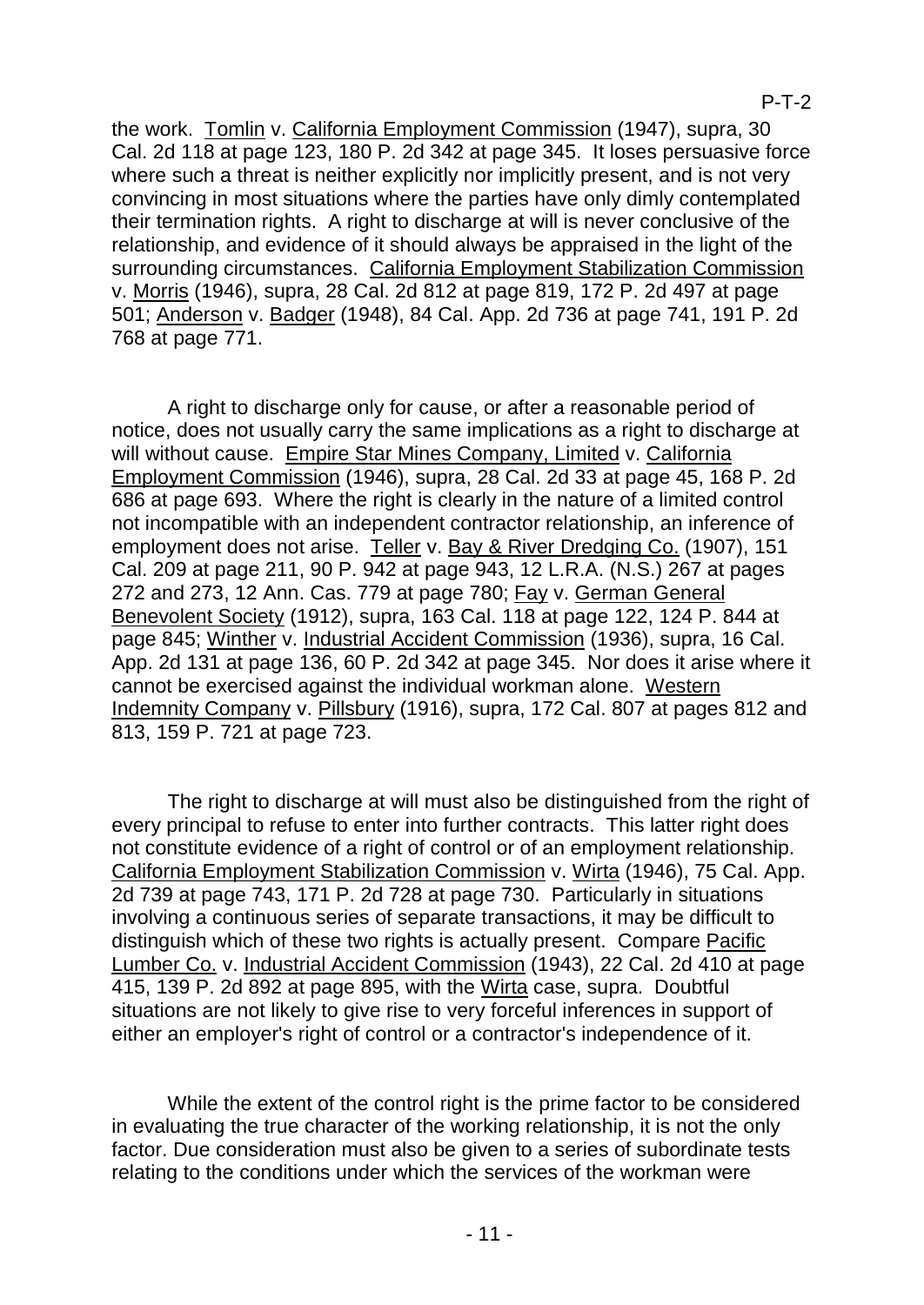rendered. In a number of cases, the California courts, using language essentially the same as that of the Restatement of the Law of Agency, have enumerated the secondary factors to be considered as:

- (a) Whether or not the one performing services is engaged in a distinct occupation or business;
- (b) The kind of occupation, with reference to whether, in the locality, the work is usually done under the direction of the principal or by a specialist without supervision;
- (c) The skill required in the particular occupation;
- (d) Whether the principal or the workman supplies the instrumentalities, tools and place of work for the person doing the work;
- (e) The length of time for which the services are to be performed;
- (f) The method of payment, whether by the time or by the job;
- (g) Whether or not the work is a part of the regular business of the principal;
- (h) Whether or not the parties believe they are creating the relationship of employeremployee.

Empire-Star Mines Company, Limited v. California Employment at page 43, 168 P. 2d 686 at page 692; Perguica v. Industrial Accident Commission (1947) 29 Cal. 2d 857 at page 860, 170 P. 2d 812 at page 814; Isenberg v. California Employment Stabilization Commission (1947), supra, 30 Cal. 2d 34 at page 39, 180 P. 2d 11 at page 15; Malloy v. Fong (1951), 37 Cal. 2d 356 at pages 370 to 373, 232 P. 2d 241 at page 250; Bates v. Industrial Accident Commission (1958), supra, 156 Cal. App. 2d 713 at pages 718 and 719, 320 P. 2d 167 at page 171; and numerous other cases.

Each of these secondary tests is an area of evidentiary interest that is apt to vary in its finer shades of meaning and emphasis as it is related to the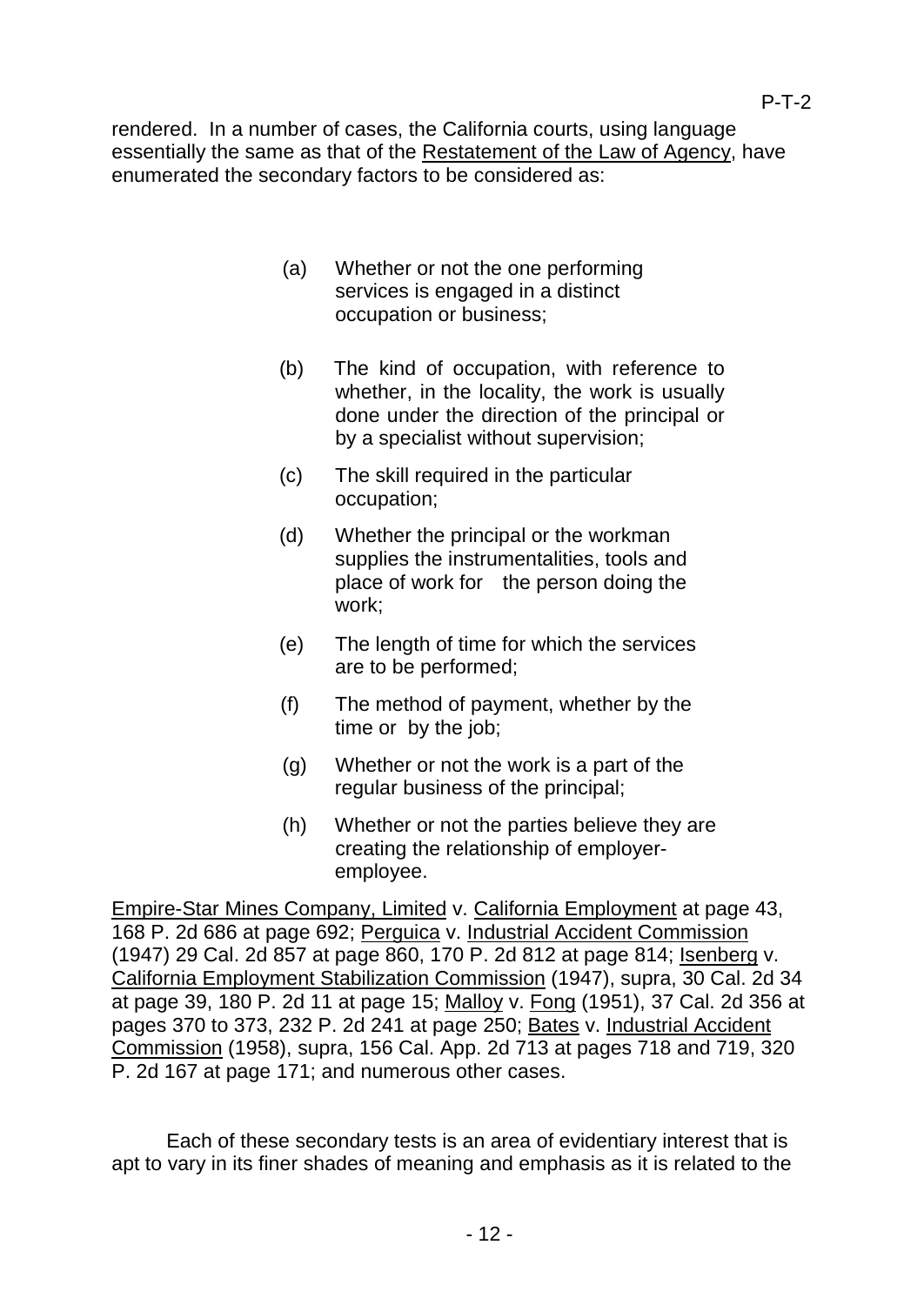situation presented in the individual case. Accordingly, the various factors are weighed together by being judged rather than counted. In this judging process, factors which are merely more numerous may yield to the strength of more directly indicative ones as they concatenate to form an overall picture of the working relationship. It is from this integrated picture, rather than from any mere consideration of component parts, that the true status of workman is finally determined. Rathbun v. Payne (1937), 21 Cal. App. 2d 49 at page 51, 68 P. 2d 291 at page 292; Burlingham v. Gray (1943), supra, 22 Cal. 2d 87 at page 103, 137 P. 2d 9 at page 17.

In applying these tests which distinguish an independent contractor from an employee to a situation such as we have before us, there is a particular caution that should be exercised. The petitioner engaged the services of Raymond P. Watts especially for the purpose of representing it in certain dealings with third persons. It has, in other words, engaged Mr. Watts to render services as an agent within the meaning of Civil Code section 2295.

The Restatement of the Law of Agency 2d (1958) makes particularly clear in a special new comment (in section 14N at page 80 of volume 1), that agency is a status which can exist in conjunction with either an employment or an independent contractor relationship. It points out that agents who are not subject to the control or right of control of the principal with respect to their physical conduct in the performance of their services are independent contractors. It goes on to say that most persons known as "agents" are in fact independent contractors rather than employees. Agents of this type have been held to be independent contractors in Garrison v. State of California (1944), supra, 64 Cal. App. 2d 820, 149 P. 2d 711; California Employment Stabilization Commission v. Morris (1946 ), supra, 28 Cal. 2d 812, 172 P. 2d 497; California Employment Stabilization Commission v. Norrins Realty Co. (1946), 29 Cal. 2d 419, 175 P. 2d 217; and in other cases.

All agents, whether they be employees or independent contractors, owe their principals the basic obligations of an agency relationship which include such duties as loyalty and obedience to instructions. We cannot distinguish between the status of an employee and that of an independent contractor merely upon the basis of those aspects of the working relationship which arise out of its agency character. These become meaningful only when they are probed to a deeper level that reveals whether under the circumstances of the particular case they provide an instrumentality of sufficiently general control over the details of the performance of the work to warrant a proper inference of employment status. See Garrison v. State of California (1944), supra, 64 Cal. App. 2d 820 at pages 827 and 828, 149 P. 2d 711 at pages 714 and 715.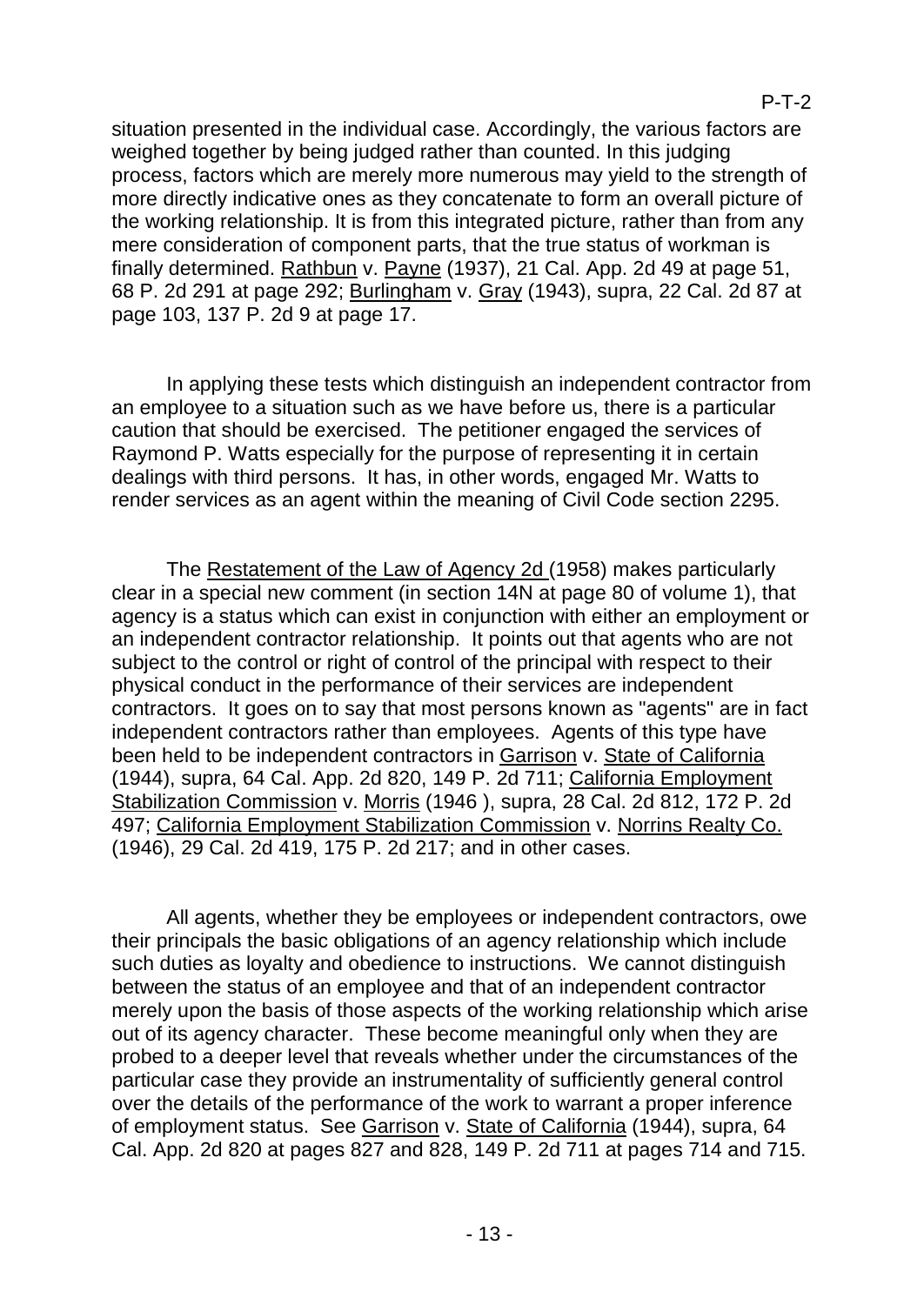The picture of the working relationship which emerges out of the concatenation of the factors in this case indicates to us that Mr. Watts was engaged to act as an independent contractor. Essentially, he was engaged to use his best efforts and his skills to promote the sale of the product which the petitioner manufactured. In so doing, his theater of activity was potentially the

entire world, to be covered and developed to the extent and in the manner of his own choosing; and, we think most significantly, at his own expense.

In this connection, we note particularly that a very substantial proportion of his gross remuneration - indeed, well over half - was expended for this latter purpose. This is a proportion far in excess of what it would be usual to find in the case of one engaged as an employee. It is a strong indication that Mr. Watts carried on his activity as a distinct business of his own.

This is further confirmed by the way Mr. Watts approached his task at least during most of the period, devoting hours to it that were regular only in the sense that he regularly worked each day up to the limits of his endurance. They were not the kind of regularly established hours that are customarily observed by one who works as an employee of another. The choice of these hours and any variations in them were his.

The evidence clearly reflects that Mr. Watts was not amenable to taking instructions that were not to his liking. His behavior in this regard clearly stamps such instructions as were given as suggestions rather than orders. Suggestions are not indicative of an employer's right of control. Western Indemnity Co. v. Pillsbury (1916), supra, 172 Cal. 807 at page 813, 159 P. 721 at page 724; Moody v. Industrial Accident Commission (1928), supra, 204 Cal. 668 at page 671, 269 P. 542 at page 543, 60 A.L.R. 299 at page 302.

Mr. Watts' occupation was essentially that of a salesman. This is an occupation which is carried on under a wide variety of different working conditions, and both independent and employed salesmen are very commonly encountered. Even more so than is the case with most occupations, the proper classification of a salesman rests upon the particular facts of his individual working conditions. Brown v. Industrial Accident Commission (1917), 174 Cal. 457 at page 460, 163 P. 664 at page 665; Royal Indemnity Company v. Industrial Accident Commission (1930), 104 Cal. App. 290 at page 293; 285 P. 912 at page 913; Isenberg v. California Employment Stabilization Commission (1947) supra, 30 Cal. 2d 34 at pages 40 and 41, 180 P. 2d 11 at page 16.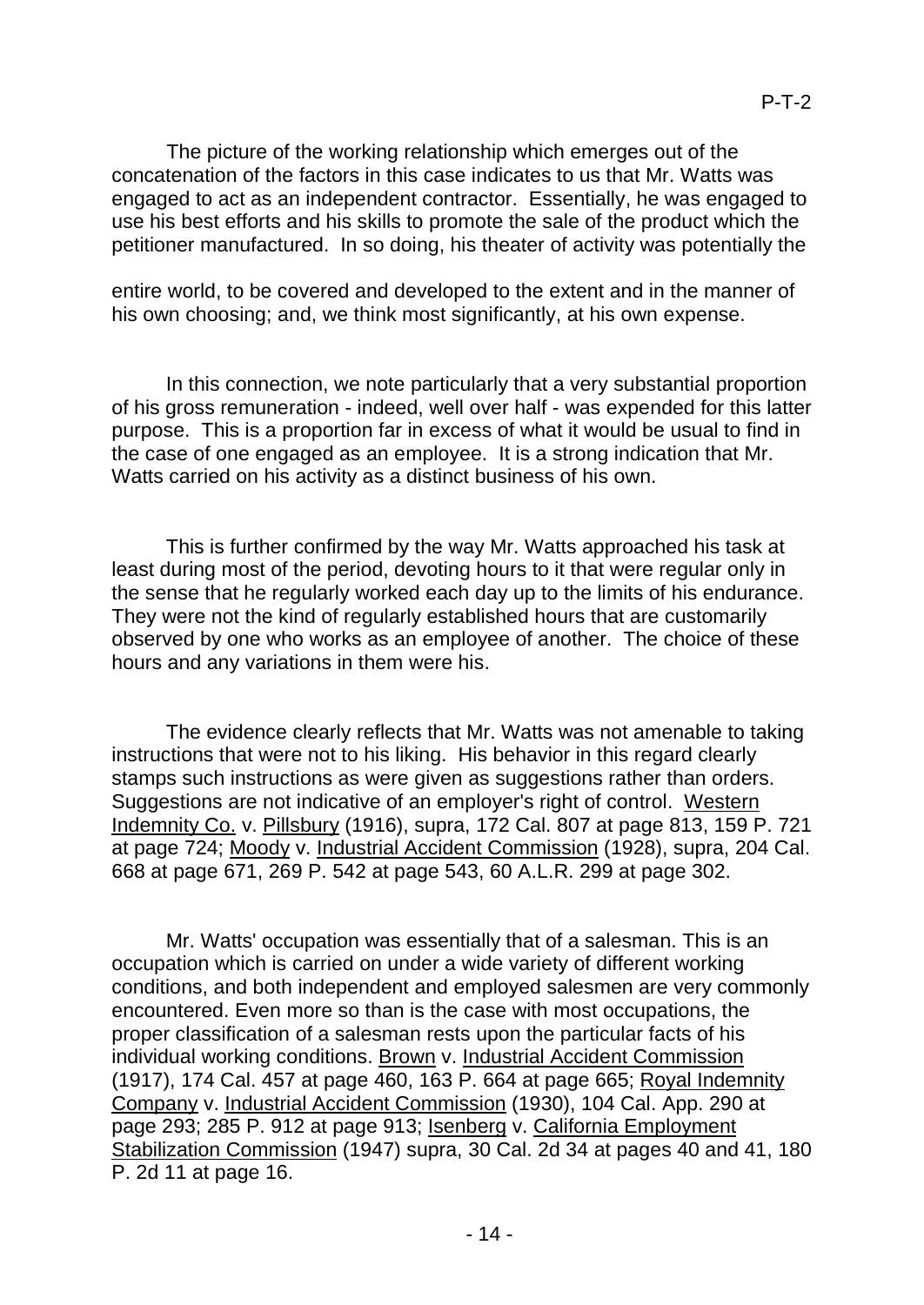This is well illustrated in our Tax Decision No. 2360 wherein, because of differences in the conditions under which they carried on their sales work, we found both independent contractors and employees existing among a number of salesmen selling the same product for the same principal under the same form of written agency appointment. In our Tax Decision No. 2327, we analyzed a number of our previous tax decisions involving salesmen, and attempted to extract and group together characteristic working conditions that tend to cause them to be placed in the one classification or the other. In this connection, we note particularly how reasonably similar Mr. Watts' conditions of work were to those which we describe as characteristic of the independent salesman.

Mr. Watts was already skilled in the arts of his occupation and experienced in its application to the printing field prior to the commencement of the working relationship. The nature of the duties that he was to perform and the locations where they were to be carried out would seem to indicate that the parties were relying upon his skill and experience to perform them independently. While the record reflects a close interest upon the part of the petitioner in his efforts and accomplishments, it cannot really be said that he carried on the performance of his work under the petitioner's supervision.

In this regard, it should be kept in mind too that Mr. Watts was an agent. As such, he owed the petitioner certain duties of loyalty and obedience to instructions in regard to the subject of the agency. We find nothing in any demands that the petitioner may have made upon him in these respects that reaches beyond the level of limited controls by a beneficially interested principal. Such controls, alone, are not indicative of an employment relationship.

Mr. Watts' status as an agent was not coupled with an interest in the subject of the agency. Accordingly, it was the right of either party under Civil Code section 2355 to terminate it by renunciation. The petitioner's exercise of this agency status right under the circumstances described does not indicate that it was an exercise of an employer's right to discharge at will without cause.

Strong motives pressed upon Mr. Watts which caused him to view his relationship with the petitioner as employment from the vantage point of hindsight. The jurisdiction of the labor commissioner in the dispute over his remuneration and his right to disability benefits are two clear examples. However, these pressures were not in the picture when the work was undertaken and are not particularly reflective of his belief in regard to his true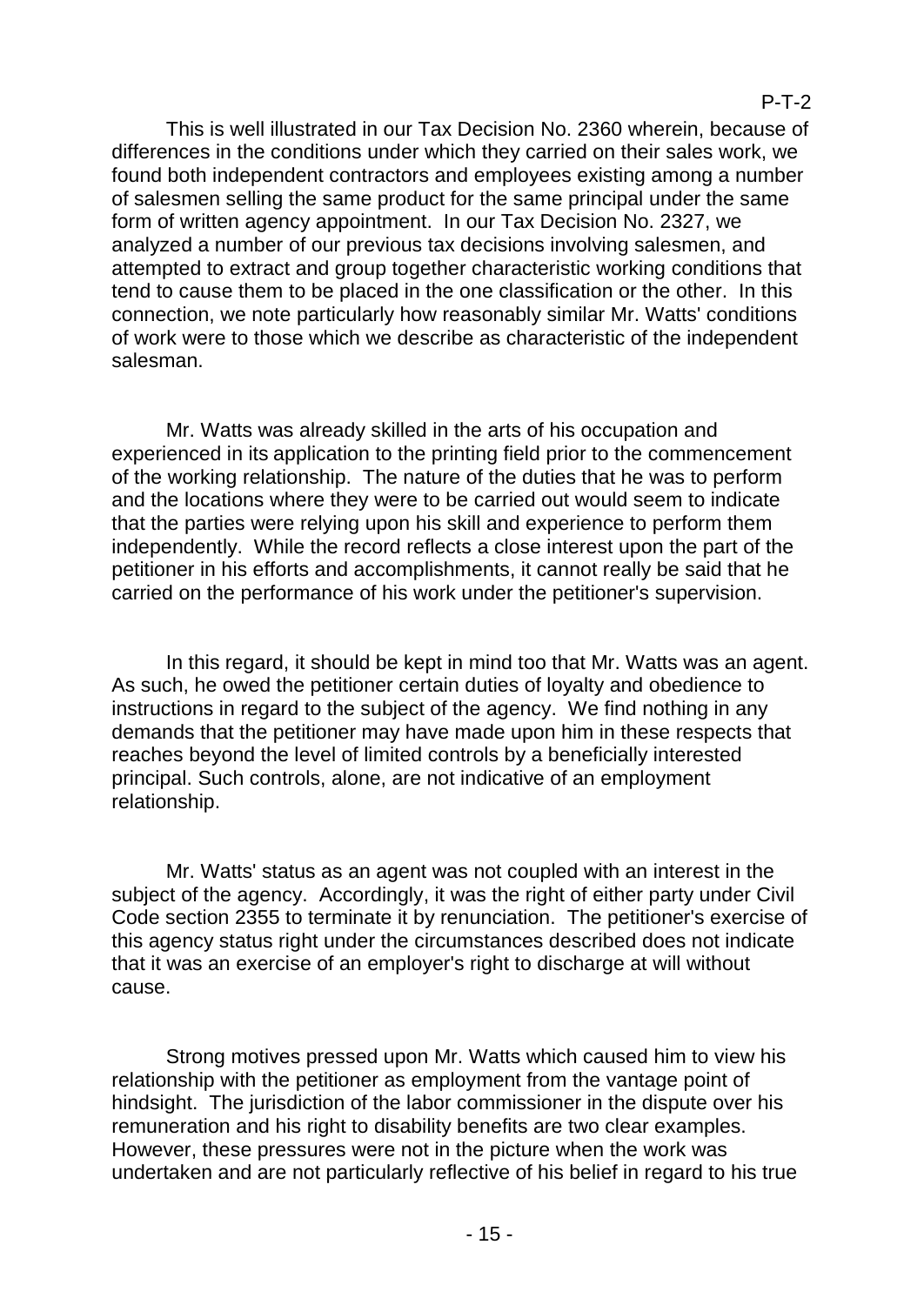status. More significant are the written provisions of the working agreement, which he signed shortly after the commencement of the relationship and which definitely negate any such intent upon his part.

In the overall picture of the working relationship, there are certain component parts which, if viewed in isolation, might seem to indicate that Mr. Watts was an employee of the petitioner. For example, among other things, the petitioner paid the expenses of the sales booths which Mr. Watts manned at trade shows; it furnished cards and samples he carried on the road; and it provided certain minor services while he was around its office. It is, however, not from such isolated facts alone but from the integrated picture of the whole relationship that we must reach our conclusion in regard to Mr. Watts' status.

Keeping this in mind then, what is the real significance of such facts as these? Can it really be said that because the petitioner bore certain minor expenses of the agency Mr. Watts did not really carry on his activity as a distinct business of his own, when out of his annual commissions of around \$15,000 he spent more than \$8,000 of his own money for this purpose? Is it reasonable to conclude from facts such as these that the petitioner provided the instrumentalities and place of Mr. Watts' work when the latter provided his own automobile, lodging and other travel needs and established his own itineraries and schedules? Are facts like these indications that the petitioner had a right of control over a man who would not change his itinerary or vary his working hours except to suit his own convenience? Particularly, do they indicate that kind of complete and authoritative control that the courts have characterized as the hallmark of an employment relationship? The selfevident answers to these questions clearly illustrate why the determination of status must be made from the overall picture of the whole relationship, and not just from the isolated indications of component parts.

We hold, therefore, that Mr. Watts was an independent contractor in his working relationship with the petitioner during the period under review. Accordingly, the petitioner is not liable for the contributions assessed. Our holding makes it unnecessary to consider the question of exoneration of the petitioner from secondary liability for the employee contributions assessed.